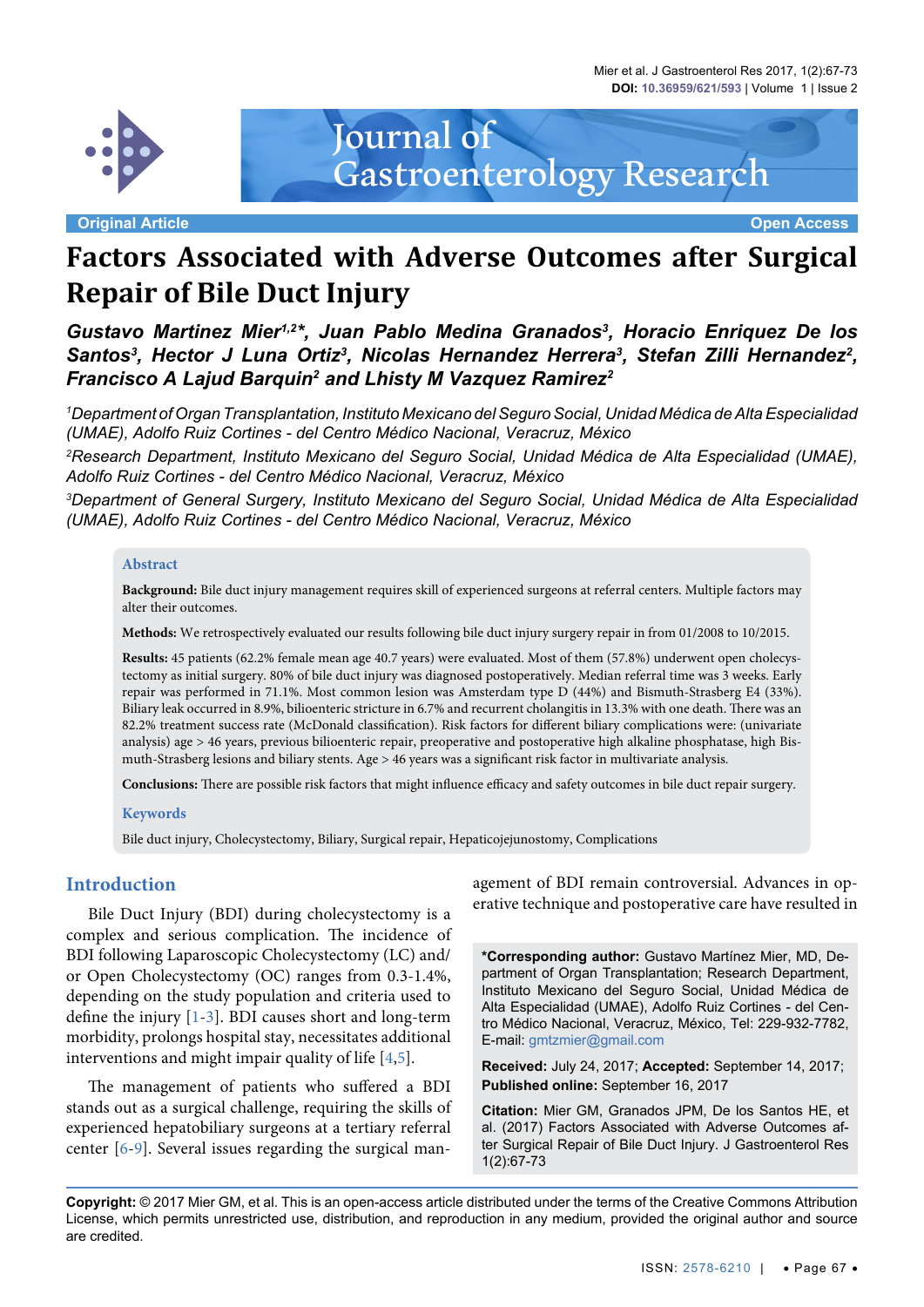**Citation:** Mier GM, Granados JPM, De los Santos HE, et al. (2017) Factors Associated with Adverse Outcomes after Surgical Repair of Bile Duct Injury. J Gastroenterol Res 1(2):67-73

|             |                                                                                                                       | <b>Table 1. Bile duct injury classification.</b> |                                                                                                                         |                                                                                                                 |          |  |
|-------------|-----------------------------------------------------------------------------------------------------------------------|--------------------------------------------------|-------------------------------------------------------------------------------------------------------------------------|-----------------------------------------------------------------------------------------------------------------|----------|--|
|             | <b>Amsterdam Academical Medical Center</b>                                                                            |                                                  | <b>Bismuth-Strasberg</b>                                                                                                |                                                                                                                 |          |  |
| <b>Type</b> | <b>Description</b>                                                                                                    | n (%)                                            | <b>Type</b>                                                                                                             | <b>Description</b>                                                                                              | n (%)    |  |
| A           | Cystic duct leaks or leakage from<br>aberrant or peripheral hepatic radicles                                          |                                                  | E <sub>1</sub>                                                                                                          | Common hepatic duct division/stricture,<br>> 2 cm from bifurcation                                              | 5(11.1)  |  |
| B           | Major bile duct leaks with or without<br>concomitant biliary strictures                                               | 11(24.4)                                         | E <sub>2</sub>                                                                                                          | Common hepatic duct division/stricture,<br>$\leq$ 2 cm from bifurcation                                         | 13(28.9) |  |
| C           | Bile duct strictures without bile leakage                                                                             | 14(31.1)                                         | E <sub>3</sub>                                                                                                          | Common bile duct division/stricture at<br>bifurcation                                                           | 10(22.2) |  |
| D           | 20(44.4)<br>Complete transection of the duct with or<br>without excision of some portion of the<br>E4<br>biliary tree |                                                  | Hilar stricture/division, involvement of<br>confluence and loss of communication<br>between right and left hepatic duct | 15(33.3)                                                                                                        |          |  |
|             |                                                                                                                       |                                                  | E <sub>5</sub>                                                                                                          | Involvement of aberrant right hepatic<br>duct alone or with concomitant stricture<br>of the common hepatic duct | 2(4.4)   |  |

<span id="page-1-0"></span>**Table 1:** Bile duct injury classification.

a substantial decrease of morbidity associated with BDI repair. However, despite improvements in clinical management of patients undergoing BDI repair, postoperative complications remain frequent.

Previous studies have reported successful outcomes after BDI repair surgery in 75-98% of patients in major institutions [\[10-](#page-6-2)[18](#page-6-1)]. Multiple factors may alter the outcome, including time of repair, associated sepsis, and vascular injury, level of injury and use of anastomotic stenting or transhepatic biliary tubes [\[10](#page-6-2)-[15\]](#page-6-8). Outcome may be also altered whether patients are referred after a prior bilioenteric anastomosis compared with surgical management at a tertiary center [[16](#page-6-9)]. Referral pattern and timing of referral might affect the outcome after BDI repair surgery [\[10,](#page-6-2)[16-](#page-6-9)[18](#page-6-1)]. Herein, we analyzed our surgical results for BDI repair in order to identify factors associated with their outcomes (morbidity and follow-up).

# **Methods**

A retrospective review of medical records of patients who sustained a BDI (transection/stricture) between January 2008 and October 2015 referred to our unit was performed, given a previous approval of the institutional ethics and research committee. BDI repair surgery after total or major transection of the common bile duct, common hepatic duct or major segmental ducts was included in the study. Bilioenteric reconstruction surgery for postoperative bile duct strictures following LC and/ or OC, bile duct exploration, or injury to the biliary tree in another surgery was also included. Minor leaks from cystic duct or gallbladder fossa, bile duct strictures from chronic pancreatitis, gallstones, sphincter of Oddi stenosis, or primary sclerosing cholangitis were excluded. Demographic data and laboratory preoperative parameters were recorded.

### **Preoperative management**

Data gathered from the referral note included initial procedure performed (LC, OC or other) and moment in which BDI was diagnosed (preoperatively or postoperative). Referral was categorized as primary if no previous intervention was performed prior to referral and secondary if either any radiological, endoscopic or surgical procedure was performed prior to referral [[18\]](#page-6-1). Time of referral was collected and time of repair was defined as early if BDI repair was carried out less than 6 weeks after first surgery and late if BDI repair was carried out more than 6 weeks after surgery  $[10,17,18]$  $[10,17,18]$  $[10,17,18]$  $[10,17,18]$ . Delayed repair was considered if BDI repaired 6 weeks after surgery and a previous surgical or endoscopical intervention was performed previously [[17](#page-6-3),[18](#page-6-1)].

### **Classification of the injury**

BDI were classified according to the initial lesion using Amsterdam Academical Medical Center classification [[19](#page-6-4)] and combined Bismuth-Strasberg classification to determine level of injury [\[20](#page-6-5),[21](#page-6-6)]. Both classifications are displayed in [Table 1.](#page-1-0)

### **Surgical management and technique**

Patients underwent BDI repair when: i) Absence of biloma was documented by imaging techniques (ultrasound/computed tomography); ii) Adequate anatomical imaging was obtained by either magnetic resonance cholangiography and/or ERCP when feasible; iii) Absence of sepsis, cholangitis and organ failure.

The standard surgical treatment was an end-to-side 40-60 cm hepaticojejunostomy with cephalic dissection until healthy gross macroscopic biliary duct was reached and cannulation of right and left hepatic ducts for identification purposes was performed. Division of the hilar plate was performed when needed. Independent anastomosis of the right and left duct were performed if no biliary junction was available. Intrahepatic anastomosis by partial resection of segment IV was performed if no extrahepatic ducts were identified. All anastomosis were performed with either 4-0 and/or 5-0 hydrolyzable monofilament sutures [\[22\]](#page-6-7). A transhepatic silastic catheter (8 Fr) was introduced to the ductal lumen, exteriorized through the hepatic dome and abdominal wall while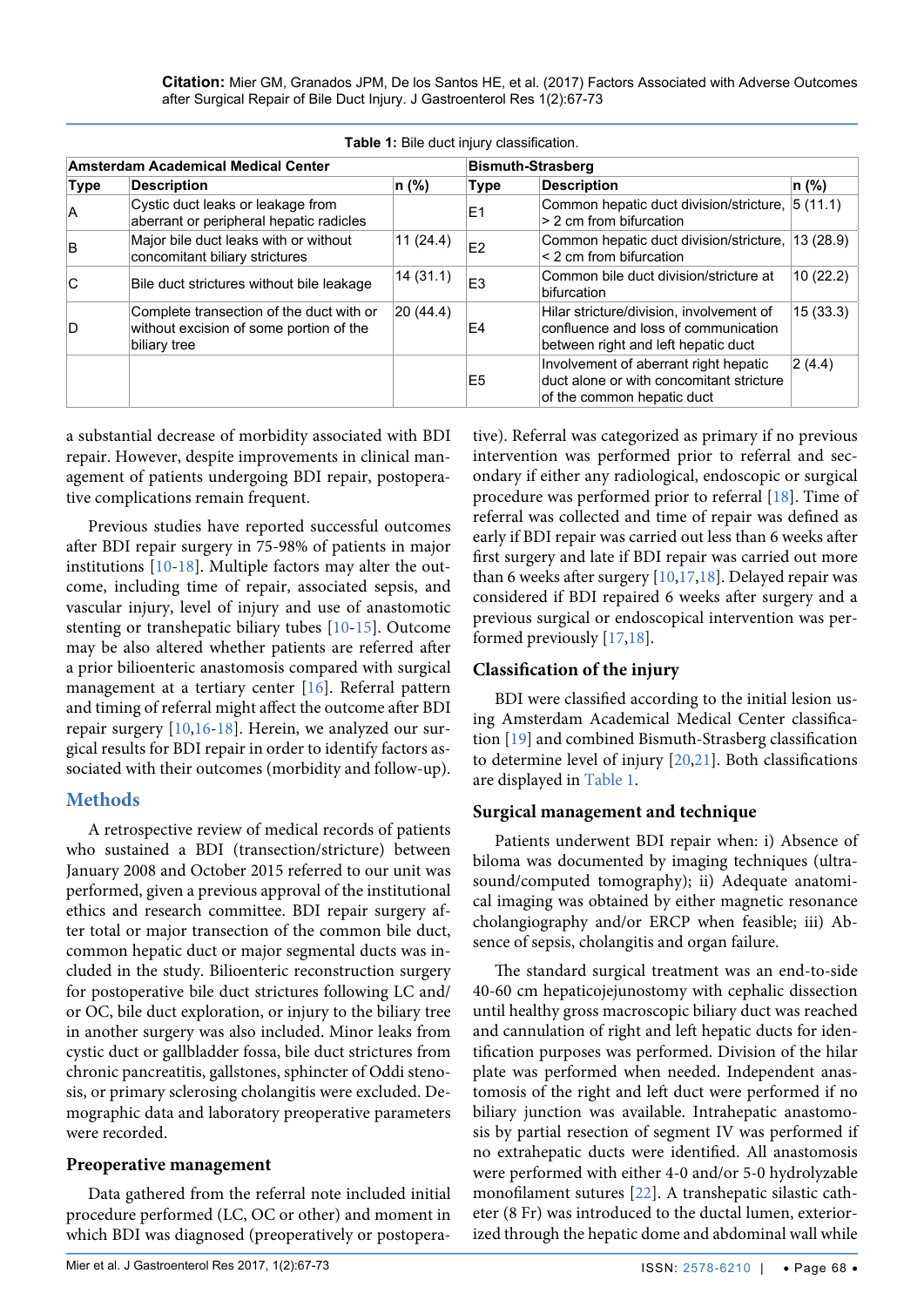| <b>Table 2:</b> Procedures performed in patients.                                                              |                                                                  |
|----------------------------------------------------------------------------------------------------------------|------------------------------------------------------------------|
| Procedures performed prior BDI repair (secondary referral) BDI repair type (n = 45, 100%)<br>$(n = 32, 100\%)$ |                                                                  |
| Relaparotomy, drainage but without repair ( $n = 18$ ) (56.2%)                                                 | Single end-to-side hepaticojejunostomy ( $n = 38, 84\%$ )        |
| $ ERCP (n = 11, 34.3%)$                                                                                        | Separate two end-to-side hepaticojejunostomy ( $n = 5, 11.1\%$ ) |
| Relaparotomy, repair and drainage $(n = 3)$ (9.3%)                                                             | Intrahepatic bile duct anastomosis ( $n = 2, 4, 4\%)$            |

BDI: Bile Duct Injury; ERCP: Endoscopic Retrograde Cholangiopancreatography.

|                             | Admission         | One month after surgery |                |
|-----------------------------|-------------------|-------------------------|----------------|
| Parameters                  | Mean $\pm$ SD     | Mean $\pm$ SD           | <i>p</i> value |
| Total bilirubin (mg/dl)     | $4.3 \pm 5.3$     | $1.84 \pm 2.11$         | 0.091          |
| Direct bilirubin (mg/dl)    | $3.2 \pm 4.3$     | $1.28 \pm 1.59$         | $0.046^*$      |
| Indirect bilirubin (mg/dl)  | $1.06 \pm 1.32$   | $0.52 \pm 0.51$         | 0.342          |
| Alkaline phosphatase (IU/L) | $346.1 \pm 268.5$ | $277.9 \pm 187.9$       | $0.009^*$      |

<span id="page-2-1"></span><span id="page-2-0"></span>**Table 3:** Biochemical parameters.

\*Statistical significance by U Mann-Whitney test: (*p* < 0.05).

distal tip of the catheter was placed in the intestinal lumen in selected cases according to previously published recommendations [[15](#page-6-8)]. In some instances, a transanastomotic silastic tubes (neither transhepatic nor jejunal loop exit) stenting the remnant bile ducts were placed. Jejunal limb was anastomosed side-to-end with the bile duct, in standard fashion using 3-0 hydrolysable monofilament suture. Two closed suction drains were left in place until absence of biliary leak was determined following patient oral intake. Transhepatic tubes were connected to external drainage until absence of biliary leak was determined following patient oral intake and they were closed and kept in place one month afterwards. The same attending surgeon performed all procedures.

### **Outcome**

Morbidity was divided in biliary and nonbiliary complications using Clavien-Dindo classification of surgical complications [\[23\]](#page-6-10). Patient follow-up were stratified according to MacDonald´s classification outcome of BDI repair [\[24\]](#page-6-11). This classification grades results from A to D based on liver function tests, clinical symptoms including cholangitis and treatment revision. Grades A and B are considered treatment success.

### **Statistical analysis**

Continuous variables statistics are described by mean, standard deviation and range; and categorical variables in frequencies and percentage. Univariate analysis was carried out using student T-test and/or U Mann-Whitney test if variables were parametric and non-parametric accordingly. Chi-square and/or Fisher exact test were used for univariate categorical analysis and binary logistic regression for multivariate analysis. A p-value less than 0.05 was considered statistically significant. SPSS software v.21 (Chicago, IL, USA) was used for statistical analysis.

# **Results**

# **Patient characteristics, management, presentation and preparation**

Forty-five  $(n = 45)$  patients were included in the study. Mean age was  $40.7 \pm 15.3$  years (14-79 range) with a median age of 45 years. Twenty-eight (62.2%) were female and 17 were male female/male ratio of 1.64. OC was the initial surgery in 26 patients (57.8%), 17 patients (37.8%) underwent LC and two patients (4.4%) other initial procedures (liver/bile duct trauma in 1 patient and one liver tumor resection, both open procedures). Nine (20%) BDI were recognized during initial surgery and 80% ( $n = 36$ ) were diagnosed postoperatively. Thirteen patients (28.9%) were primary referred (no previous intervention) and 32 patients (71.1%) were secondary referred. The most common procedure prior to referral was relaparotomy, drainage without repair in 18 patients (40%). Fifteen patients (33.3%) underwent a second relaparotomy after initial surgery and six patients (13.3%) underwent two additional relaparotomies [\(Table 2\)](#page-2-0).

Median time of referral to our service was 3 weeks with a mean time of  $10.4 \pm 37.4$  weeks (0-250 range). Thirteen patients (28.9%) were referred and underwent biliary reconstruction within one week of referral. Twenty-eight patients (62.2%) had their reconstruction performed during same admission of initial surgery. Early repair was performed in 32 patients (71.1%), late repair in seven patients (15.6%) and delayed repair in six patients (13.3%).

Biochemical parameters at referral and admission to our service evidenced that 22% of patients  $(n = 10)$  had hemoglobin < 10 gr/dl (mean  $11.4 \pm 2.06$  gr/dl) and 11 patients (24.4%) had leukocytosis >  $12 \times 10^6$ /L and/or <  $4 \times 10^6$ /L (mean  $10.6 \pm 4.7 \times 10^6$ /L). Twenty-six patients (57.8%) had jaundice (serum total bilirubin  $> 2.5$  mg/dl). Two patients (4.4%) were cirrhotic. Abnormal values of serum ALP (> 129 IU/L) were observed in 38 (84.4%) [\(Table 3\)](#page-2-1).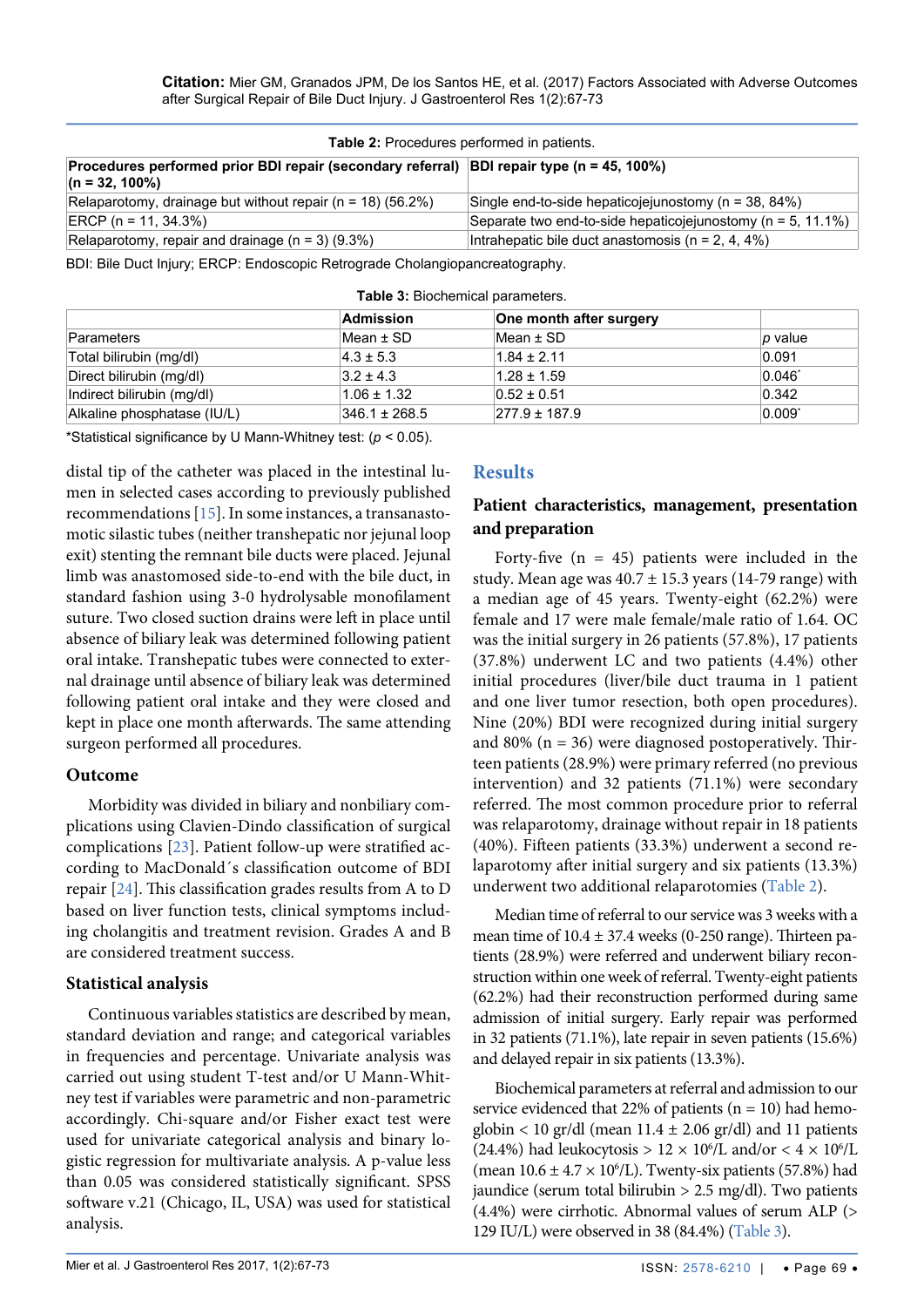| <b>Classification</b> |                                                   |          |
|-----------------------|---------------------------------------------------|----------|
| Grade                 | <b>Description</b>                                | $n(\%)$  |
| А                     | Normal liver function test-Asymptomatic           | 24(55.6) |
| B                     | Mild liver function test derangement-Asymptomatic | 13(28.9) |
| C                     | Abnormal liver function test-Cholangitis and pain | 5(11.1)  |
| D                     | Endoscopic or surgical revision required          | 3(6.7)   |

<span id="page-3-1"></span>**Table 4:** Morbidity and mortality of bile duct injury repair (Clavien-Dindo classification).

<span id="page-3-0"></span>

| Table 5: MacDonald classification of long-term results following bile duct injury repair. |  |
|-------------------------------------------------------------------------------------------|--|
|-------------------------------------------------------------------------------------------|--|

| Grade      | Nonbiliary (n) (%)               | Biliary (n) (%)              | Total (n) (%)     |
|------------|----------------------------------|------------------------------|-------------------|
| Grade I    | Wound infection $(8)$ (55.5%)    |                              | 8(25%)            |
| Grade II   |                                  | Cholangitis (10) (58.8%)     | 10 (31.2%)        |
| Grade IIIa | Wound dehiscence (2) (13.3%)     |                              | $ 2(6.2\%) $      |
| Grade IIIb | Enteric fistula (4) (26.6%)      | Biliary leak (4) (23.5%)     | 8(25%)            |
| Grade IV   |                                  | Repair stricture (3) (17.6%) | $ 3(9.3\%)$       |
| Grade V    | Death (liver failure) (1) (6.6%) |                              | $(3.1\%)$         |
| Total      | $(n = 15) (100\%)$               | $(n = 17, 100\%)$            | $(n = 32, 100\%)$ |

Most of the BDI were classified as Amsterdam's type D (44.4%). All patients had Bismuth-Strasberg type E lesions and E4 was the most common (33.3%) [\(Table 1\)](#page-1-0).

#### **Management and outcome**

Thirty-eight patients (84.4%) underwent a single endto-side hepaticojejunostomy as the most common BDI repair procedure. Ten patients (22.2%) had transhepatic silastic tubes and 14 patients (31.1%) had transanastomotic silastic tubes stenting the remnant bile ducts. Mean hospital stay at our facility was  $25.7 \pm 19.8$  days (6-100 days range).

Nineteen patients (42.2%) suffered at least one complication. Most common non-biliary complication was wound infection in 17.7% ( $n = 8$ ). There was one duodenal laceration (25% circumference) during dissection (2.2%) managed with a pyloric exclusion. Most common biliary complication was postoperative cholangitis in 10 patients (22%). There was one 30-day mortality due to liver failure ([Table 4](#page-3-1)).

### **Follow-up**

Forty-four patients were followed with a mean follow-up was  $24.4 \pm 28.8$  months (1-93 range). Nine patients (20.4%) had jaundice (total bilirubin  $> 2.5$  mg/ dl) one month after surgery and 22 patients (50%) had higher (> 129 IU/L) abnormal serum ALP. There was a statistically significant decrease of bilirubin and ALP following surgery ([Table 3\)](#page-2-1). Three patients developed bilioenteric stricture (two, twelve and eighteen months after surgery respectively) and two of them underwent a redo hepaticojejunostomy. Six patients (13.3%) developed recurrent cholangitis (three patients had two cholangitis bouts, 1 patient with three cholangitis bouts and 2 patients with five cholangitis bouts). One patient developed secondary biliary cirrhosis.

Successful outcome was stratified according to Mc-Donald classification [\(Table 5\)](#page-3-0). There was an 82.2% treatment success rate (grade A and B) and 17.8% treatment failures (Grade C and D).

# **Risk factors influencing BDI repair morbidity**

**Univariate analysis:** Univariate analysis was performed in 44 patients with long-term follow-up in order to obtain possible association and risk factors that might influence BDI repair morbidity. For analysis purpose, morbidity was stratified as biliary and overall complications. Biliary complications were further divided in biliary leak, bilioenteric stricture, cholangitis and recurrent cholangitis for sub-analysis. Older patients (> 45 years of age, based on median age) were statistically significantly associated with overall (46  $\pm$ 14 vs.  $35 \pm 12$  years, p = 0.02), biliary complications  $(47 \pm 12)$ vs.  $35 \pm 3$  years, p = 0.01) and biliary leak (58  $\pm$  7 vs.  $37 \pm 13$ ) years,  $p = 0.01$ ) as well. Female patients were prone to suffer more cholangitis bouts than male patients were ( $p = 0.05$ ). Previous bilioenteric repair (secondary referral and/or delayed repair) was statistically significant associated with biliary complications, (stricture and cholangitis, either recurrent or postoperative specifically) and a statistical trend to overall complications ( $p = 0.06$ ). Biliary leak was significantly associated with high preoperative values of ALP. High Bismuth-Strasberg lesions (E3-E5) were significantly associated with occurrence of biliary complications but not associated with a specific biliary complication itself. The use of silastic transanastomotic/transhepatic stents was associated with biliary complications. Transhepatic tubes were specifically associated with postoperative stricture. Higher levels of ALP one month after reconstruction was associated with biliary stricture (635  $\pm$  98 vs. 249  $\pm$  162 IU/L, p  $= 0.02$ ), postoperative cholangitis (438  $\pm$  258 vs. 210  $\pm$  93 IU/L,  $p = 0.03$ ) and recurrent cholangitis (481  $\pm$  191 vs. 242  $\pm$  167 IU/L,  $p = 0.01$ ) as well. Univariate results analysis are displayed in [Table 6](#page-4-0).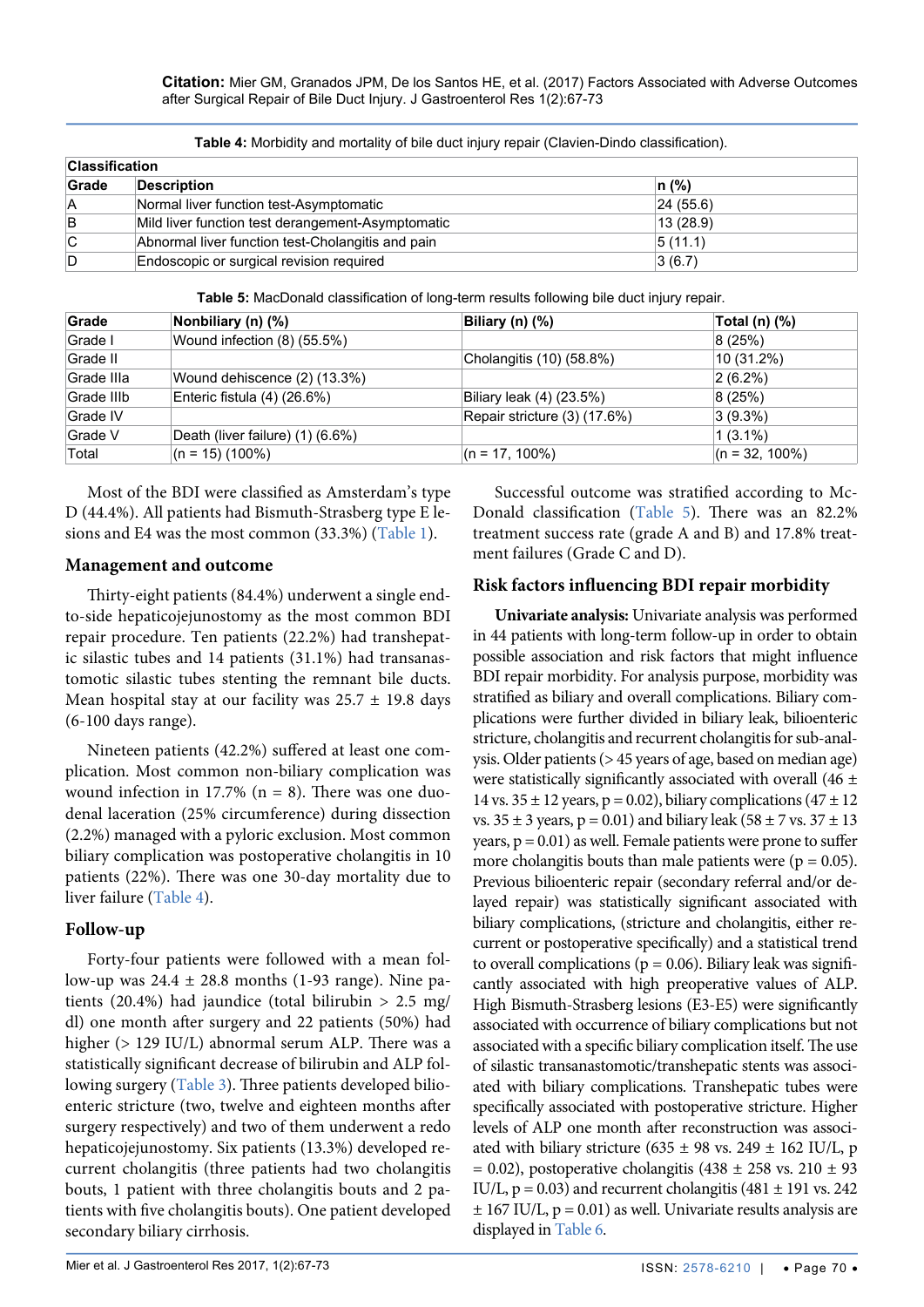|                                                                                                               |                                | <br> <br> <br> <br> <br> <br> <br> <br> |                     |                      |                     |                                  |                     |                         |           |                                |                     |
|---------------------------------------------------------------------------------------------------------------|--------------------------------|-----------------------------------------|---------------------|----------------------|---------------------|----------------------------------|---------------------|-------------------------|-----------|--------------------------------|---------------------|
|                                                                                                               | complication<br><b>Dverall</b> | complication<br>Biliary                 |                     | Biliary leak         |                     | <b>Bilioenteric</b><br>stricture |                     | Cholangitis             |           | Cholangitis<br>Recurrent       |                     |
| Variables                                                                                                     | Odd ratio<br>$(95%$ CI)        | <b>Ddd</b> ratio<br>$(95%$ CI)          |                     | Odd ratio<br>95% CI) |                     | Odd ratio<br>(95% CI)            |                     | Odd ratio<br>$(95%$ CI) |           | Odd ratio (95% CI) p           |                     |
| Age range (> 45-year-old)                                                                                     |                                | $0.18 - 0.90$                           | $0.03+$             | $1.00 - 1.95$        | $0.01$ <sup>+</sup> |                                  |                     |                         |           |                                |                     |
| Female gender                                                                                                 |                                |                                         |                     |                      |                     |                                  |                     | $0.27 - 1.39$           | ່<br>0.05 |                                |                     |
| Previous bilioenteric repair                                                                                  | $.82 - 4.09$                   | $0.05^+$ 2.12-5.49                      | $0.03*$             |                      |                     | $3.36 - 222.04$ 0.01 2.98-11.49  |                     |                         |           | $0.01$ <sup>+</sup> 4.59-40.62 | $\overline{0}$ :0   |
| Preoperative ALP > 129 IU/L                                                                                   |                                |                                         |                     | $0.008 - 0.49$ 0.01  |                     |                                  |                     |                         |           |                                |                     |
| Bismuth-Strasberg lesions III-V                                                                               |                                | $0.11 - 1.09$                           | $0.04$ <sup>+</sup> |                      |                     |                                  |                     |                         |           |                                |                     |
| Fransanastomotic tubes                                                                                        |                                | $1.19 - 11.17$                          | $0.01$ <sup>+</sup> |                      |                     |                                  |                     | 1.13-59.48              |           | $0.01$ $0.58 - 0.94$           | $0.01$ <sup>+</sup> |
| Transhepatic tubes                                                                                            |                                |                                         |                     |                      |                     | $0.42 - 1.05$                    | $0.04$ <sup>+</sup> |                         |           |                                |                     |
| -Omitted variables that were not statistically significant; +Statistical significance by Fisher's exact test. |                                |                                         |                     |                      |                     |                                  |                     |                         |           |                                |                     |

after Surgical Repair of Bile Duct Injury. J Gastroenterol Res 1(2):67-73

**Multivariate analysis:** Binary logistic regression was performed for overall and biliary complications. There was not statistical significance in any of the variables ex amined by overall complication and specific biliary com plications (leak, stricture and cholangitis). Age > 46 years was identified as a risk factor to grouped biliary compli cations by logistic regression analysis [\(Table 7\)](#page-5-5).

## **Discussion**

**Citation:** Mier GM, Granados JPM, De los Santos HE, et al. (2017) Factors Associated with Adverse Outcomes

The main goal of BDI repair surgery is provide ad equate biliary excretion without causing postoperative symptomatology and/or significant liver function de rangement. Since milestone publications by Lillemoe and colleagues [[6](#page-5-4),[7](#page-5-6)], in which treatment success following BDI repair (normal/mild abnormal liver function tests and no symptoms) was 90.8%, different treatment success have been reported, varying from 78% [ [9\]](#page-6-0) to a 93% [\[11\]](#page-6-12) with percentages in between [\[15\]](#page-6-8). Efficacy and safety outcomes in hepatobiliary surgery and BDI repair surgery traditionally include overall morbidity and spe cific biliary morbidity such as anastomotic biliary leak, cholangitis and stricture. Complication rate in BDI sur - gery varies from 15% to 43% [[7](#page-5-6),[9](#page-6-0),[13](#page-6-13),[16](#page-6-9),[18](#page-6-1)] in specialized hepatobiliary centers and may be close to 75% in non-referral centers where non-hepatobiliary specialists act as attending surgeons [\[16\]](#page-6-9). Postoperative biliary leak incidence have been described at a 5% rate [ [7\]](#page-5-6); cholan gitis (perioperative and/or recurrent) may present at a 5.7-27% rate [ [7](#page-5-6) ,[16\]](#page-6-9) and the possibility of bilioenteric s[tr](#page-5-6)[ict](#page-6-14)ure following BDI repair is between 5% and 10% [[7](#page-5-6)[,12\]](#page-6-14). Some centers have decreased their cholangitis and stricture incidence from 11% to 6% and 13% to 5% r[es](#page-5-7)pectively, as they have grown in experience over time [[8\]](#page-5-7)[.](#page-6-12) Except from unusual high mortality reports (6%) [[11](#page-6-12)], mortality following BDI surgery should be less than 2% [ [7](#page-5-6) , [8\]](#page-5-7). We were able to achieve an excellent 82% success rate according to MacDonald classification. We also obtained similar efficacy and safety outcomes (40% morbidity, 8% biliary leak, 13.3% cholangitis and 6.7% stricture with only 1 death) in a myriad series of patients with a majority of complex (grade B and D injuries by Amsterdam classification) and high hilar division/stric ture injuries (E3-E5 Bismuth-Strasberg).

<span id="page-4-0"></span>Our results could be explained by different facts: i) Patients were referred to our service mostly without pri or BDI repair since 28% were primary referred and 40% secondary referred with only bile drainage (previous bil ioenteric repair was associated with complications in our univariate analysis); ii) Patients underwent surgery in the absence of biloma, cholangitis and sepsis (only 24% of our patients had WBC within systemic inflammato ry response syndrome limits); iii) Standardized surgical technique. In spite of our surgical technique, we found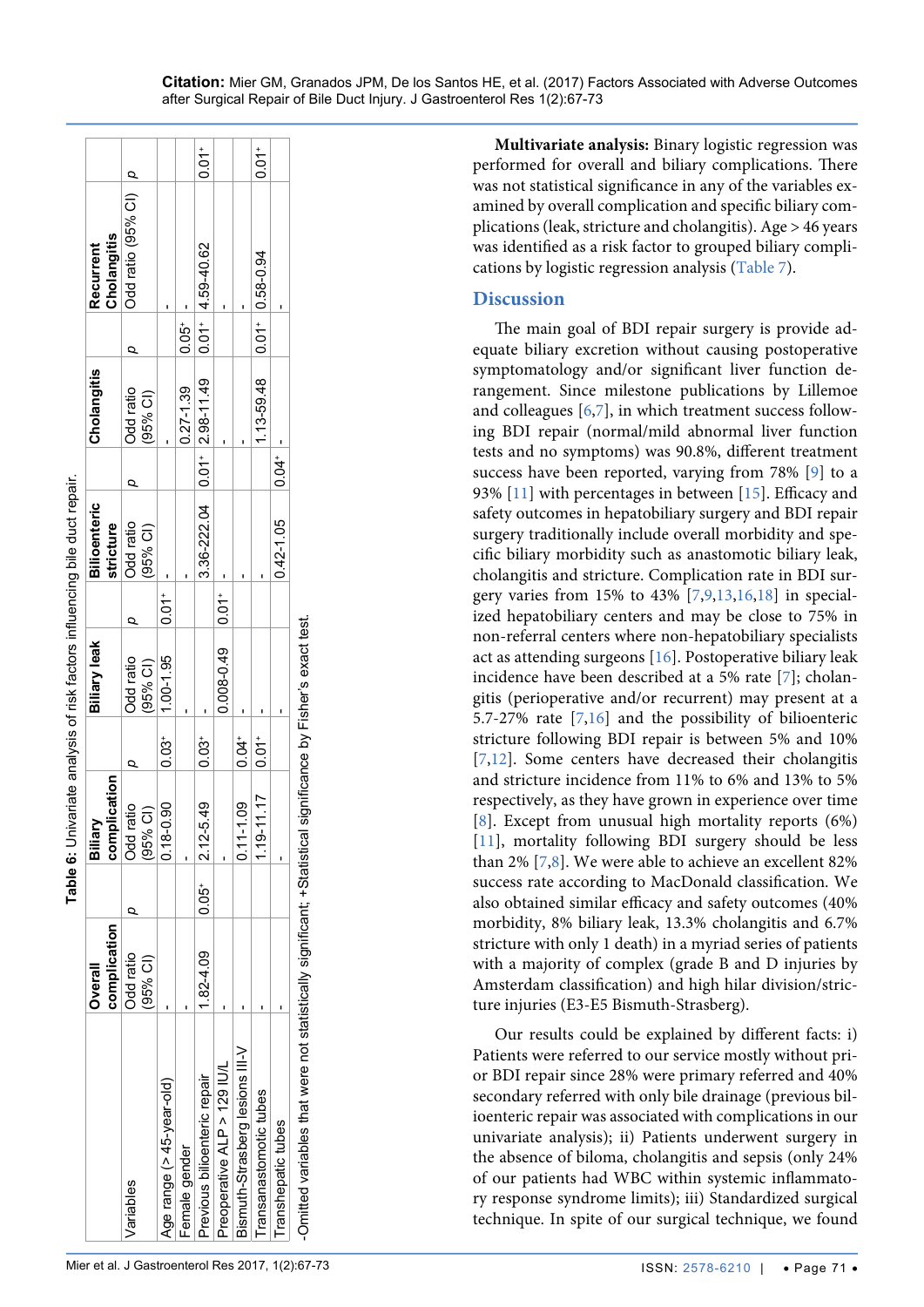**Citation:** Mier GM, Granados JPM, De los Santos HE, et al. (2017) Factors Associated with Adverse Outcomes after Surgical Repair of Bile Duct Injury. J Gastroenterol Res 1(2):67-73

| <b>TWIP TO MORTAL CHARGE OF HIS RESIDENT INTERFERING SHOWS COOL FOR ALL</b> |                              |                  |                 |
|-----------------------------------------------------------------------------|------------------------------|------------------|-----------------|
|                                                                             | <b>Biliary complications</b> |                  |                 |
| Variables                                                                   | Exp(B)                       | OR (95% CI)      | <i>p</i> value  |
| Age range (> 45-year-old)                                                   | 6.57                         | 1.35-31.85       | $0.019^{\circ}$ |
| Previous bilioenteric repair                                                |                              |                  | 0.99            |
| High Bismuth-Strasberg lesions III-V                                        | 2.38                         | $ 0.42 - 13.35 $ | 0.32            |
| Transanastomotic tubes                                                      | 1.27                         | $0.055 - 1.59$   | 0.68            |

<span id="page-5-5"></span>**Table 7:** Multivariate analysis of risk factors influencing bile duct repair.

\*Statistically significant by binary logistic regression analysis.

that stent use (transhepatic and/or transanastomotic) had conflicting results: they were significantly associated with overall biliary complications in univariate analysis but not in multivariate analysis, perhaps by the number of patients included in the analysis. We have always followed stent use recommendations issued by Mercado, et al. unhealthy (i.e. ischemic, scarred) and small (< 4 mm) ducts, and we had similar results as they previously published (16% complications in stent group vs. 7% no stent group,  $p < 0.05$  [\[15\]](#page-6-8).

Hepatobiliary specialists have been trying to identify any possible risk factors related to successful outcomes after BDI repair or factors related to BDI repair complications by either univariate or multivariate analysis. Some of them have linked older age with overall complications [\[17\]](#page-6-3) although others have found the opposite [\[18\]](#page-6-1). It has been previously mentioned that previous bilioenteric repairs not performed by hepatobiliary surgeons add a significant increased risk of overall and biliary complications and treatment failure [\[11,](#page-6-12)[16,](#page-6-9)[17\]](#page-6-3). High injuries have been also associated in univariate analysis to biliary complications [[11](#page-6-12),[12](#page-6-14),[17](#page-6-3)], mostly to cholangitis. We found similar risk factors in our univariate analysis (age > 45 years, previous bilioenteric repair and Bismuth-Strasberg lesions III-V) related to complications. Nevertheless, we encountered other factors uncommonly associated with biliary complications, such as high ALP levels preoperatively and/or one month after BDI repair. High serum ALP > 400 IU/L in the sixth postoperative month after repair appeared to have a high correlation ( $p < 0.01$ ) with long-term stenosis as published by Huang, et al. [\[25\]](#page-6-15). In our series, abnormal preoperative ALP (> 129 IU/L) and  $ALP > 400$  one month after surgery significantly correlated with biliary complications. This might suggest abnormal healing in the presence of active biliary duct inflammation even though BDI repair surgery underwent in the absence of systemic and peritoneal cavity inflammation.

Our multivariate analysis confirmed age > 45 years as risk factor for biliary complications and neither a previous bilioenteric repair nor high Bismuth-Strasberg lesions (III-V) were confirmed in our multivariate analysis as others have previously identified [[11](#page-6-12),[13](#page-6-13)]. This might be related to a limited analysis due to size sample.

Although our study evidences good results and confirms possible risk factors for BDI repair surgery failure, we have to acknowledge that our findings came from a limited retrospective study with small size number of patients. In addition, we did not have a standardized biliary imaging technique as we mentioned in our methods and hepatic vascular inflow was not included in our preoperative management. Such limitations might have a negative effect in our outcomes.

In summary, BDI repair surgery should be carried out with good efficacy and safety outcomes. In our univariate analysis, identified risk factors for biliary complications included age, previous bilioenteric repair, stent use, high complex Bismuth-Strasberg lesions and high preoperative and postoperative ALP. These factors were not confirmed that multivariate analysis though.

### **Conflict of Interest**

None to declare by any of the authors.

### **References**

- <span id="page-5-0"></span>1. [Gouma DJ, Go PM \(1994\) Bile duct injury during laparo](https://www.ncbi.nlm.nih.gov/pubmed/8149013)[scopic cholecystectomy and conventional cholecystecto](https://www.ncbi.nlm.nih.gov/pubmed/8149013)[my. J Am Coll Surg 178: 229-233.](https://www.ncbi.nlm.nih.gov/pubmed/8149013)
- 2. [Massarweh NN, Devlin A, Symons RG, et al. \(2009\) Risk](https://www.ncbi.nlm.nih.gov/pubmed/19651059)  [tolerance and bile duct injury: surgeon characteristics,](https://www.ncbi.nlm.nih.gov/pubmed/19651059)  [risk-taking preference, and common bile duct injuries. J Am](https://www.ncbi.nlm.nih.gov/pubmed/19651059)  [Coll Surg 209: 17-24.](https://www.ncbi.nlm.nih.gov/pubmed/19651059)
- <span id="page-5-1"></span>3. [Tantia O, Jain M, Khanna S, et al. \(2008\) Iatrogenic biliary](https://www.ncbi.nlm.nih.gov/pubmed/18210186)  [injury: 13,305 cholecystectomies experienced by a single](https://www.ncbi.nlm.nih.gov/pubmed/18210186)  [surgical team over more than 13 years. Surg Endosc 22:](https://www.ncbi.nlm.nih.gov/pubmed/18210186)  [1077-1086.](https://www.ncbi.nlm.nih.gov/pubmed/18210186)
- <span id="page-5-2"></span>4. [Flum DR, Cheadle A, Prela C, et al. \(2003\) Bile duct injury](https://www.ncbi.nlm.nih.gov/pubmed/14570952)  [during cholecystectomy and survival in medicare beneficia](https://www.ncbi.nlm.nih.gov/pubmed/14570952)[ries. JAMA 290: 2168-2173.](https://www.ncbi.nlm.nih.gov/pubmed/14570952)
- <span id="page-5-3"></span>5. [Ejaz A, Spolverato G, Kim Y, et al. \(2014\) Long-term](https://www.ncbi.nlm.nih.gov/pubmed/25127511)  [health-related quality of life after iatrogenic bile duct injury](https://www.ncbi.nlm.nih.gov/pubmed/25127511)  [repair. J Am Coll Surg 219: 923-932.e10.](https://www.ncbi.nlm.nih.gov/pubmed/25127511)
- <span id="page-5-4"></span>6. [Lilemoe KD, Melton GB, Cameron JL, et al. \(2000\) Postop](https://www.ncbi.nlm.nih.gov/pmc/articles/PMC1421156/)[erative bile duct strictures: Management and Outcome in](https://www.ncbi.nlm.nih.gov/pmc/articles/PMC1421156/)  [the 1990s. Ann Surg 232: 430-441.](https://www.ncbi.nlm.nih.gov/pmc/articles/PMC1421156/)
- <span id="page-5-6"></span>7. [Sicklick JK, Camp MS, Lillemoe KD, et al. \(2005\) Surgical](https://www.ncbi.nlm.nih.gov/pubmed/15849514)  [management of bile duct injuries sustained during laparo](https://www.ncbi.nlm.nih.gov/pubmed/15849514)[scopic cholecystectomy: Perioperative results in 200 pa](https://www.ncbi.nlm.nih.gov/pubmed/15849514)[tients. Ann Surg 241: 786-795.](https://www.ncbi.nlm.nih.gov/pubmed/15849514)
- <span id="page-5-7"></span>8. [Mercado MA, Franssen B, Dominguez I, et al. \(2011\)](https://www.ncbi.nlm.nih.gov/pubmed/21999589) Tran-